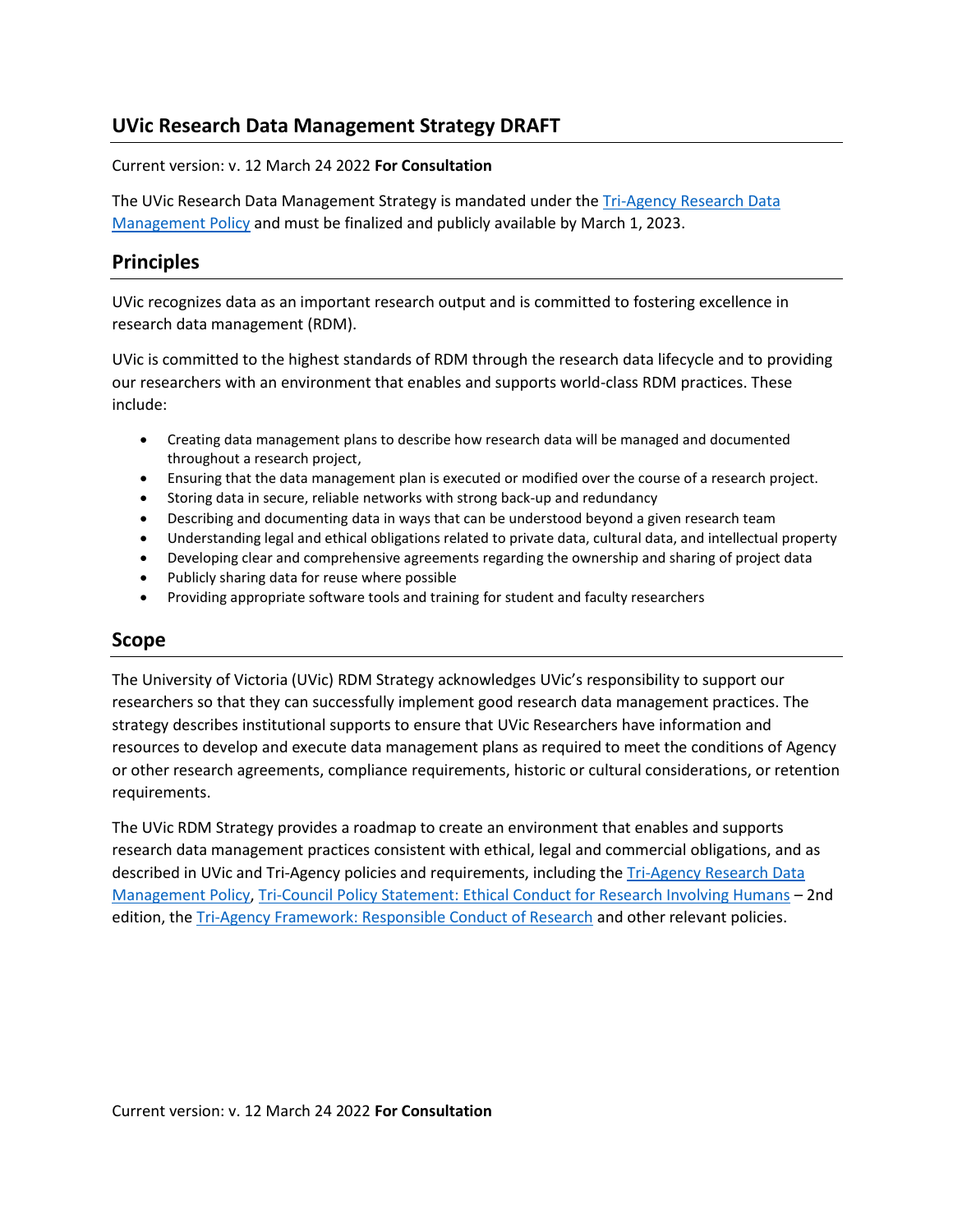## **Responsibilities of Researchers and Institutional Supports**

This section of the strategy: elaborates on the specific requirements and best practices that are contained in the Tri-Agency RDM Policy; indicates which UVic units are responsible for providing support in each of these areas; and offers links to more information about available services.

### **Data Management Plans**

**Tri-Agency Requirement:** For certain funding opportunities, the agencies will require data management plans (DMPs) to be submitted to the appropriate agency at the time of application, as outlined in the call for proposals; in these cases, the DMPs will be considered in the adjudication process. The Agencies will identify the initial set of funding opportunities subject to DMP requirements by spring 2022.

Researchers should develop data management plans (DMPs) as an essential step in research project design and should ensure DMPs are kept up-to-date throughout the project. Researchers are encouraged to use standardized tools to develop their DMPs, including the national [DMP Assistant](https://assistant.portagenetwork.ca/) tool that has been endorsed by the Tri-Agency.

For research conducted by and with First Nations, Métis and Inuit communities, collectives and organizations, DMPs must be co-developed with these communities, collectives and organizations, in accordance with RDM principles or DMP formats that they accept, and respecting principles underlying Indigenous data sovereignty (e.g. [OCAP Principles,](https://fnigc.ca/ocap-training/) [CARE Principles\)](https://www.gida-global.org/care). DMPs in the context of research by and with First Nations, Métis and Inuit communities, collectives and organizations should recognize Indigenous data sovereignty and include options for renegotiation of the DMP.

**Institutional Support:** UVic Libraries will provide DMP training and support for UVic researchers and research teams, including instruction on using the national [DMP Assistant](https://assistant.portagenetwork.ca/) tool. UVic Libraries will offer DMP workshops for graduate students, and will create custom workshops on request. For more information see the UVic Libraries' [RDM Guide.](https://libguides.uvic.ca/researchdata)

### **Data Storage**

**Tri-Agency Requirement:** Researchers must store working data in secure, reliable networks that conform to ethical and legal requirements including the BC Freedom of Information and Protection of Privacy Act.

**Institutional support:** University of Victoria Research Computing will provide support in finding appropriate data storage solutions on national or local infrastructure and provide the cost associated with the specific service. For more information see the UVic Systems [Service Catalogue.](https://www.uvic.ca/systems/services/storagebackup/index.php)

#### **Data Curation**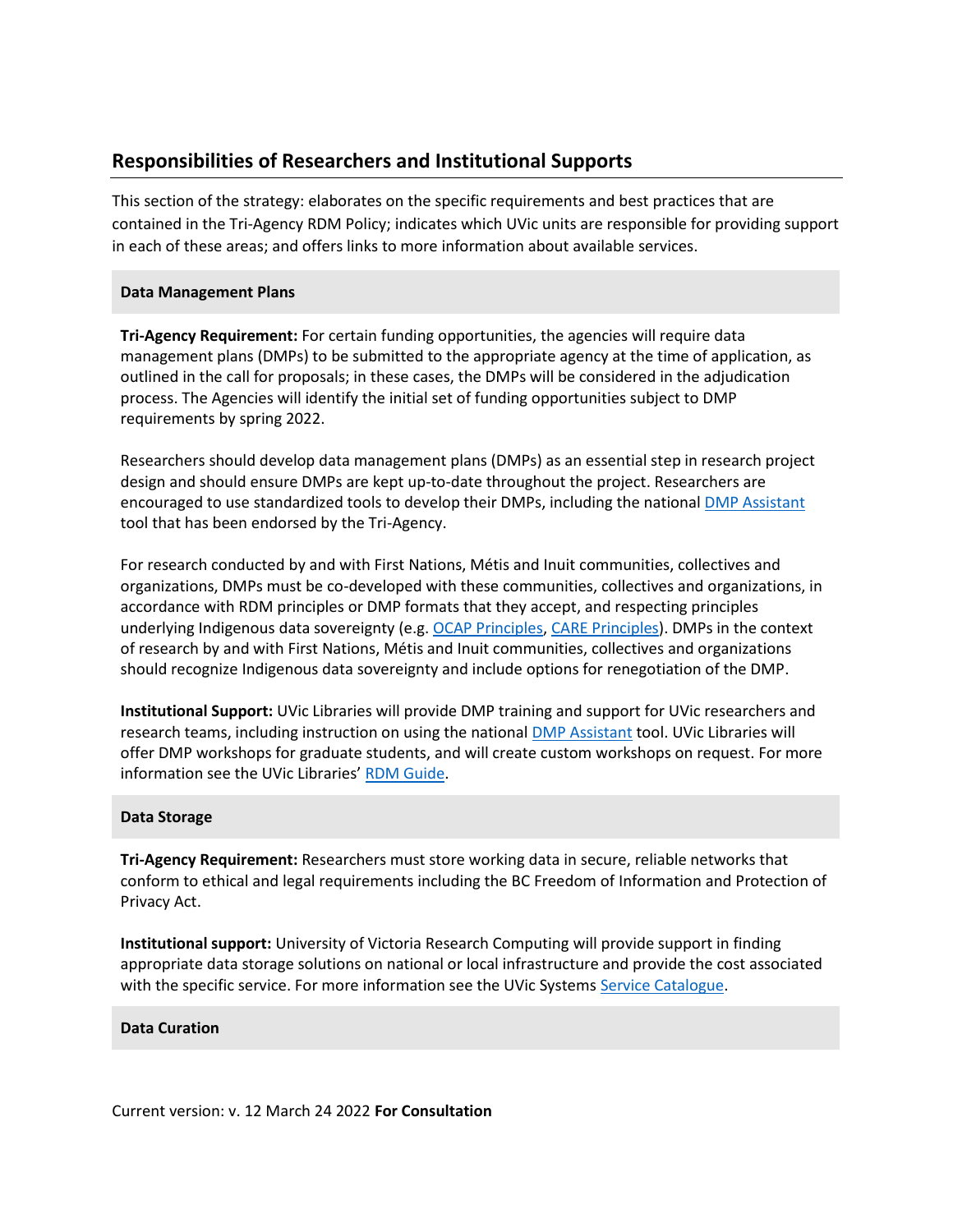**Tri-Agency Requirement:** Researchers should describe, organize, and document data in ways that can be understood beyond a given research team. Data Curation is the documentation, description, and management of research data that adds value to research by optimizing datasets for current use and future discovery and reuse.

**Institutional support:** UVic Libraries will provide curation training for research teams, including guidance on file naming, file organization, file versioning, and discipline-specific metadata schemas. When depositing research data into Dataverse, the Data Curation Librarian will curate and review the dataset according to the Dataverse [Deposit Guidelines.](https://libguides.uvic.ca/researchdata/dataverse/depositguidelines) For more information see the UVic Libraries' [RDM Guide.](https://libguides.uvic.ca/researchdata/depositdata/curation)

### **Data Deposit**

**Tri-Agency Requirement:** CIHR-funded researchers must continue to comply with limited data deposit requirements included in the Tri-Agency Open Access Policy on Publications (requirement in place since January 1, 2008). Requirements for SSHRC and NSERC-funded researchers will be phased in after the agencies review institutional strategies.

Grant recipients are required to deposit into a digital repository all digital research data, metadata and code that directly supports the research conclusions in journal publications and pre-prints that arise from agency-supported research. Whenever possible, these data, metadata and code should be linked to the publication with a persistent digital identifier.

Grant recipients are not necessarily required to share their data. Depositing data is not equivalent to sharing research data; when researchers deposit data they can choose to keep the data private or set sharing permissions. The Tri-Agency expectation is that researchers will provide appropriate access to the data where ethical, cultural, legal and commercial requirements allow, and in accordance with the FAIR principles and the standards of their disciplines.

For research conducted by and with First Nations, Metis and Inuit communities, collectives and organizations, these communities, collectives, and organizations will guide and ultimately determine how the data are collected, used and preserved, and have the right to repatriate the data.

**Institutional support:** Digital Repositories are information systems that ingest, store, manage, preserve, and provide access to digital research data. UVic Libraries will provide, or support, access to recognized repository services or other platforms that securely store and provide continued access to research data. [UVic Dataverse](https://dataverse.scholarsportal.info/dataverse/uvic) is our institutional data repository, and is available for use by all UVic researchers. For more information see the UVic Libraries' [RDM Guide.](https://libguides.uvic.ca/researchdata)

#### **Data Licensing and Data Sharing Agreements**

**Tri-Agency Requirement:** Researchers should have clearly documented agreements stipulating the right and responsibilities related to data that is used and produced in a research project.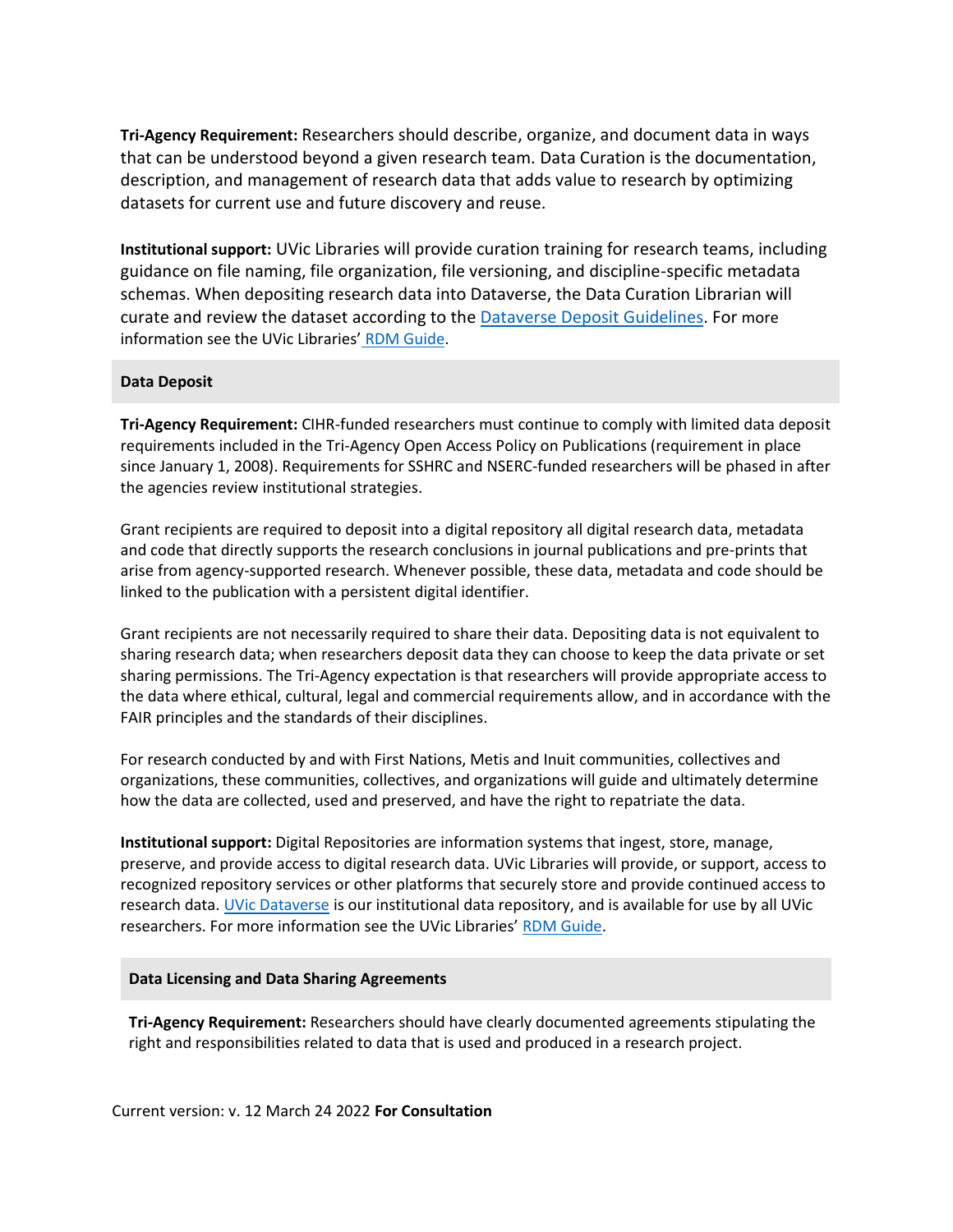**Institutional Support:** Th[e UVic Research Partnerships](https://www.uvic.ca/research-innovation/research-partnerships/) coordinates the development, review, negotiation, and finalization of research contracts and agreements for a wide range of funded and non-funded research. The [UVic Research Partnerships](https://www.uvic.ca/research-innovation/research-partnerships/) team can support the development of data licensing and sharing agreements for researchers who are working in collaboration with industry, government, business, and not-for-profit organizations.

#### **Sensitive Data**

**Tri-Agency Requirement:** The collection, analysis, use and reuse of sensitive research data takes place in a complex ethical, legal, policy and societal context involving privacy, national security and intellectual property rights.

Researchers must store sensitive data in a secure location that is accessible only to authorized personnel. There must be a plan for the retention and disposition of sensitive data. Researchers are responsible for ensuring that sensitive data is disposed of according to the disposition plan.

**Institutional support:** The UVic Research Partnerships Office, Human Research Ethics and the Privacy Office will provide support and guidance for UVic researchers working with sensitive data.

The [UVic Research Partnerships](https://www.uvic.ca/research-innovation/research-partnerships/) team supports the protection of Intellectual Property and the development of data licensing and sharing agreements for researchers who are working in collaboration with industry, government, business, and not-for-profit organizations.

#### **Indigenous Data**

**Tri-Agency Requirement:** We recognize that data created in the context of research by and with First Nations, Metis, and Inuit communities, collectives and organizations will be managed in partnership with them, according to the principles developed and approved by those communities, collectives and organizations and that a distinctions-based approach is needed to ensure the unique rights, interests and circumstances of the First Nations, Metis and Inuit are acknowledged, affirmed and implemented.

For research conducted by and with First Nations, Métis and Inuit communities, collectives and organizations, DMPs must be co-developed with these communities, collectives and organizations, in accordance with RDM principles or DMP formats that they accept, and respecting principles underlying Indigenous data sovereignty (e.g. [OCAP Principles,](https://fnigc.ca/ocap-training/) [CARE Principles\)](https://www.gida-global.org/care). DMPs in the context of research by and with First Nations, Métis and Inuit communities, collectives and organizations should recognize Indigenous data sovereignty and include options for renegotiation of the DMP.

For research conducted by and with First Nations, Métis and Inuit communities, collectives and organizations, these communities, collectives or organizations will guide and ultimately determine how the data are collected, used and preserved, and have the right to repatriate the data. This could result in exceptions to the data deposit requirement.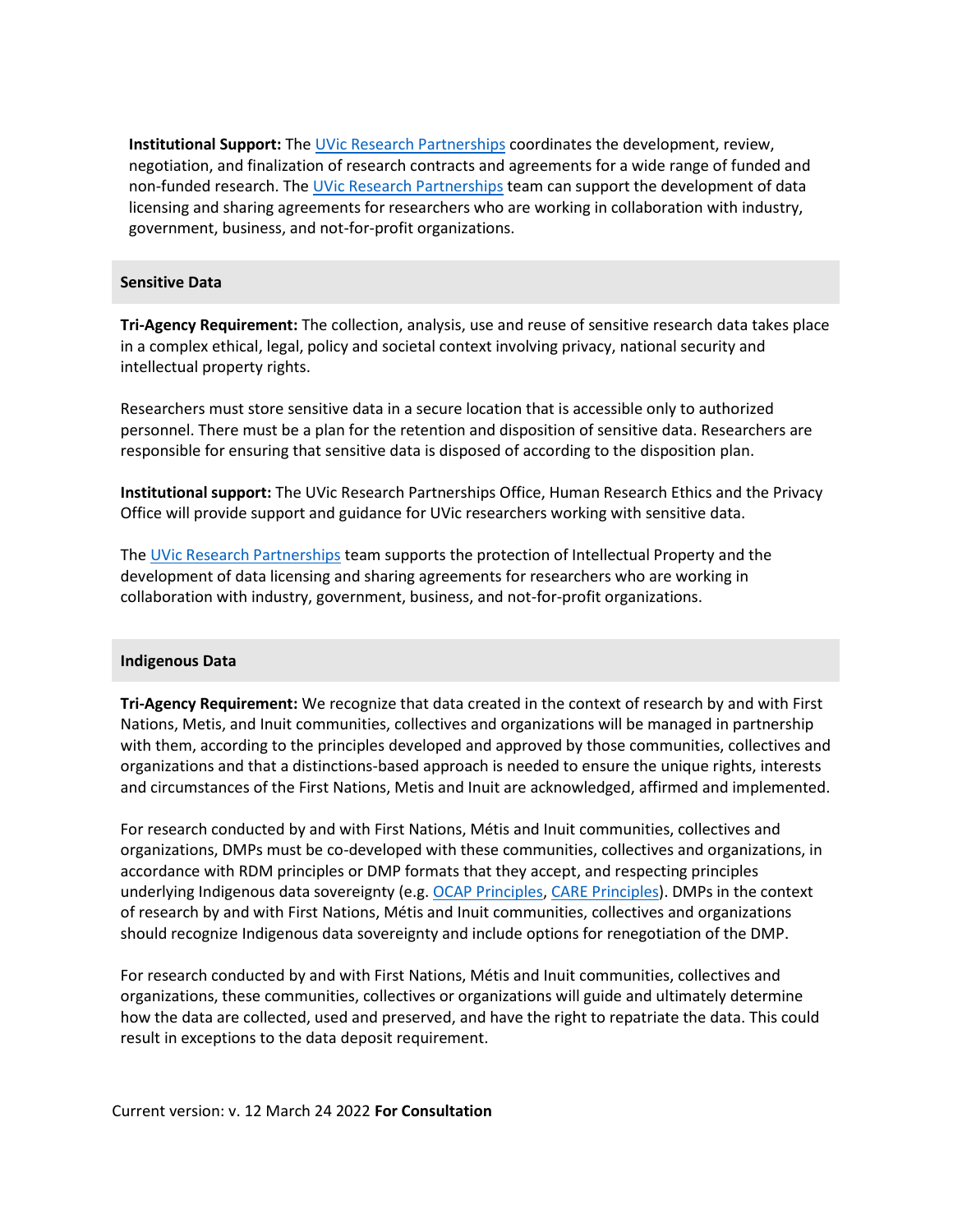**Institutional support:** More consultation is required to understand how UVic processes and infrastructure could be improved to support the storage and curation of data that is co-created with First Nations, Metis, and Inuit communities. The RDM Strategy Committee will work with Indigenous researchers and stakeholders on campus to understand how UVic can help to forward the goal of Indigenous data sovereignty.

#### **Compliance**

**Tri-Agency requirement:** By accepting Agency funds, institutions and researchers accept the terms and conditions as set out in the agencies' policies, agreements and guidelines.

In the event of an alleged breach of Agency policy, agreement, or guideline, UVic and the Agency may take steps in accordance with the Scholarly Integrity Policy A or B and the Tri-Agency Framework: Responsible Conduct of Research – please see Relevant Policies section.

**Institutional support:** The [UVic Office of Research Services](https://www.uvic.ca/research-services/home/policies/index.php) will provide guidance and support related to compliance.

### **Glossary**

**Data management plan** (DMP): A formal statement describing how research data will be managed and documented throughout a research project and the terms regarding the subsequent deposit of the data with a data repository for long-term management and preservation. (from [CASRAI\)](https://casrai.org/term/data-management-plan/)

**Data repository**: Repositories preserve, manage, and provide access to many types of digital materials in a variety of formats. Materials in online repositories are curated to enable search, discovery, and reuse. There must be sufficient control for the digital material to be authentic, reliable, accessible and usable on a continuing basis. (from [CASRAI\)](https://casrai.org/term/repository/)

**FAIR**: Findable, Accessible, Interoperable and Reusable (from [FAIR\)](https://www.go-fair.org/fair-principles/)

**Research data**: Data that are used as primary sources to support technical or scientific enquiry, research, scholarship, or artistic activity, and that are used as evidence in the research process and/or are commonly accepted in the research community as necessary to validate research findings and results. All other digital and non-digital content have the potential of becoming research data. Research data may be experimental data, observational data, operational data, third party data, public sector data, monitoring data, processed data, or repurposed data. (from [RDC Glossary\)](https://www.rdc-drc.ca/glossary/original-rdc-glossary/)

**Research data management** (RDM): Data Management refers to the storage, access and preservation of data produced from a given investigation. Data management practices cover the entire lifecycle of the data, from planning the investigation to conducting it, and from backing up data as it is created and used to long term preservation of data deliverables after the research investigation has concluded. Specific activities and issues that fall within the category of Data Management include: File naming (the proper

Current version: v. 12 March 24 2022 **For Consultation**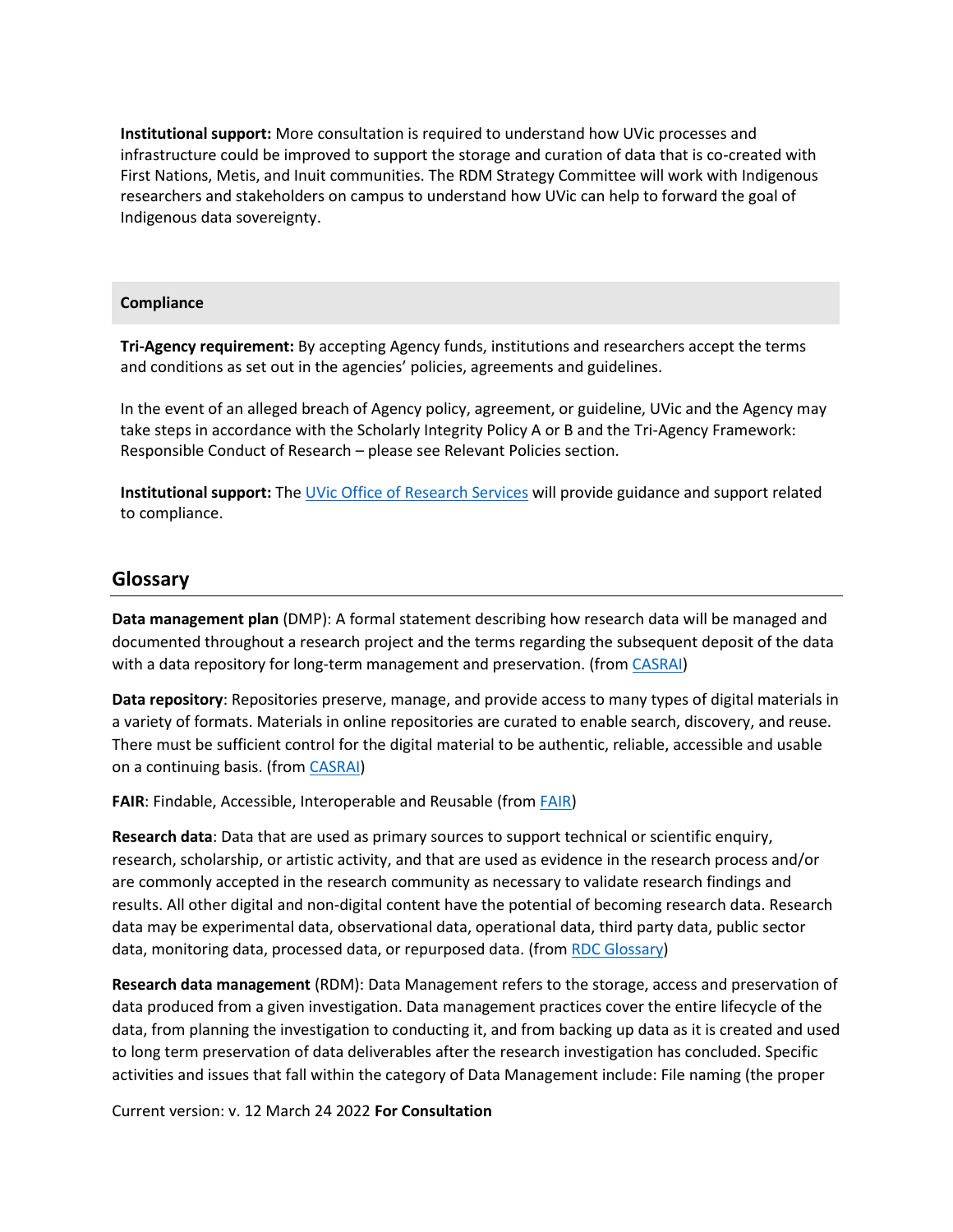way to name computer files); data quality control and quality assurance; data access; data documentation (including levels of uncertainty); metadata creation and controlled vocabularies; data storage; data archiving & preservation; data sharing and re-use; data integrity; data security; data privacy; data rights; notebook protocols (lab or field). (fro[m RDC Glossary\)](https://www.rdc-drc.ca/glossary/original-rdc-glossary/)

**Tri-Agency**: The three Canadian funding agencies CIHR, NSERC, SSHRC

## **Relevant Policies: External**

TriAgency Research Data Management Policy [https://www.science.gc.ca/eic/site/063.nsf/eng/h\\_97610.html](https://www.science.gc.ca/eic/site/063.nsf/eng/h_97610.html)

Tri-Agency Statement of Principles on Digital Data Management: [https://www.science.gc.ca/eic/site/063.nsf/eng/h\\_83F7624E.html](https://www.science.gc.ca/eic/site/063.nsf/eng/h_83F7624E.html)

Tri-Agency Framework: Responsible Conduct of Research <https://rcr.ethics.gc.ca/eng/framework-cadre.html>

Tri-Agency Policy Statement: Ethical Conduct for Research involving Humans [https://ethics.gc.ca/eng/policy-politique\\_tcps2-eptc2\\_2018.html](https://ethics.gc.ca/eng/policy-politique_tcps2-eptc2_2018.html)

Tri-Agency Open Access Policy on Publications <https://cihr-irsc.gc.ca/e/32005.html>

CIHR Health Research and Health-Related Data Framework <https://cihr-irsc.gc.ca/e/50182.html>

SSHRC Research Data Archiving Policy [https://www.sshrc-crsh.gc.ca/about-au\\_sujet/policies-politiques/statements-enonces/edata](https://www.sshrc-crsh.gc.ca/about-au_sujet/policies-politiques/statements-enonces/edata-donnees_electroniques-eng.aspx)[donnees\\_electroniques-eng.aspx](https://www.sshrc-crsh.gc.ca/about-au_sujet/policies-politiques/statements-enonces/edata-donnees_electroniques-eng.aspx)

## **Relevant Policies: UVic**

Scholarly Integrity A [https://www.uvic.ca/universitysecretary/assets/docs/policies/AC1105\\_1160\\_A.pdf](https://www.uvic.ca/universitysecretary/assets/docs/policies/AC1105_1160_A.pdf)

Scholarly Integrity B [https://www.uvic.ca/universitysecretary/assets/docs/policies/AC1105\\_1160\\_B.pdf](https://www.uvic.ca/universitysecretary/assets/docs/policies/AC1105_1160_B.pdf)

Research involving Humans [https://www.uvic.ca/universitysecretary/assets/docs/policies/RH8105\\_1250\\_.pdf](https://www.uvic.ca/universitysecretary/assets/docs/policies/RH8105_1250_.pdf)

Information Security <https://www.uvic.ca/universitysecretary/assets/docs/policies/IM7800.pdf>

## **Consultation Process**

Current version: v. 12 March 24 2022 **For Consultation**